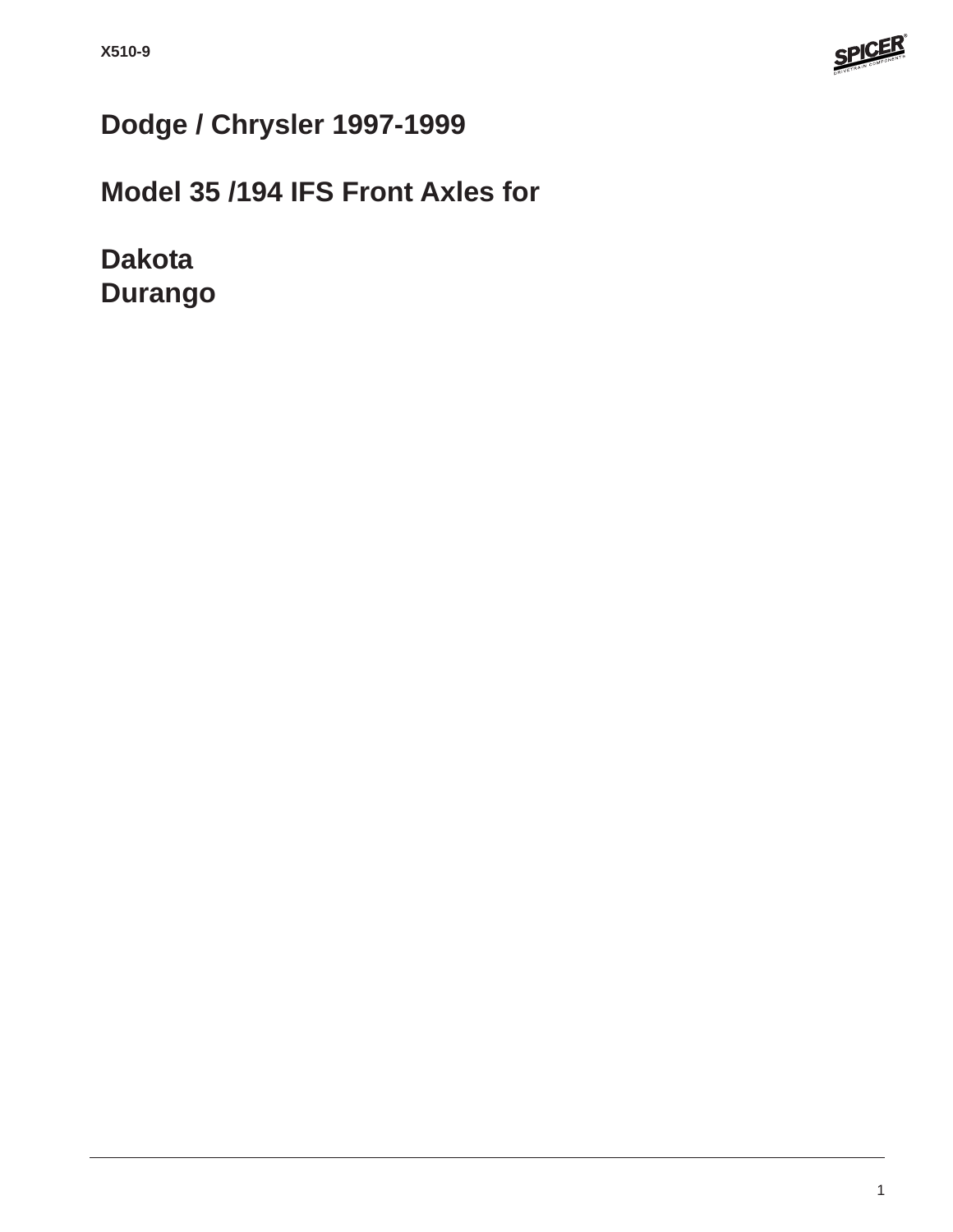

## **Exploded View Dodge Model 35 /194 IFS Front Axles**